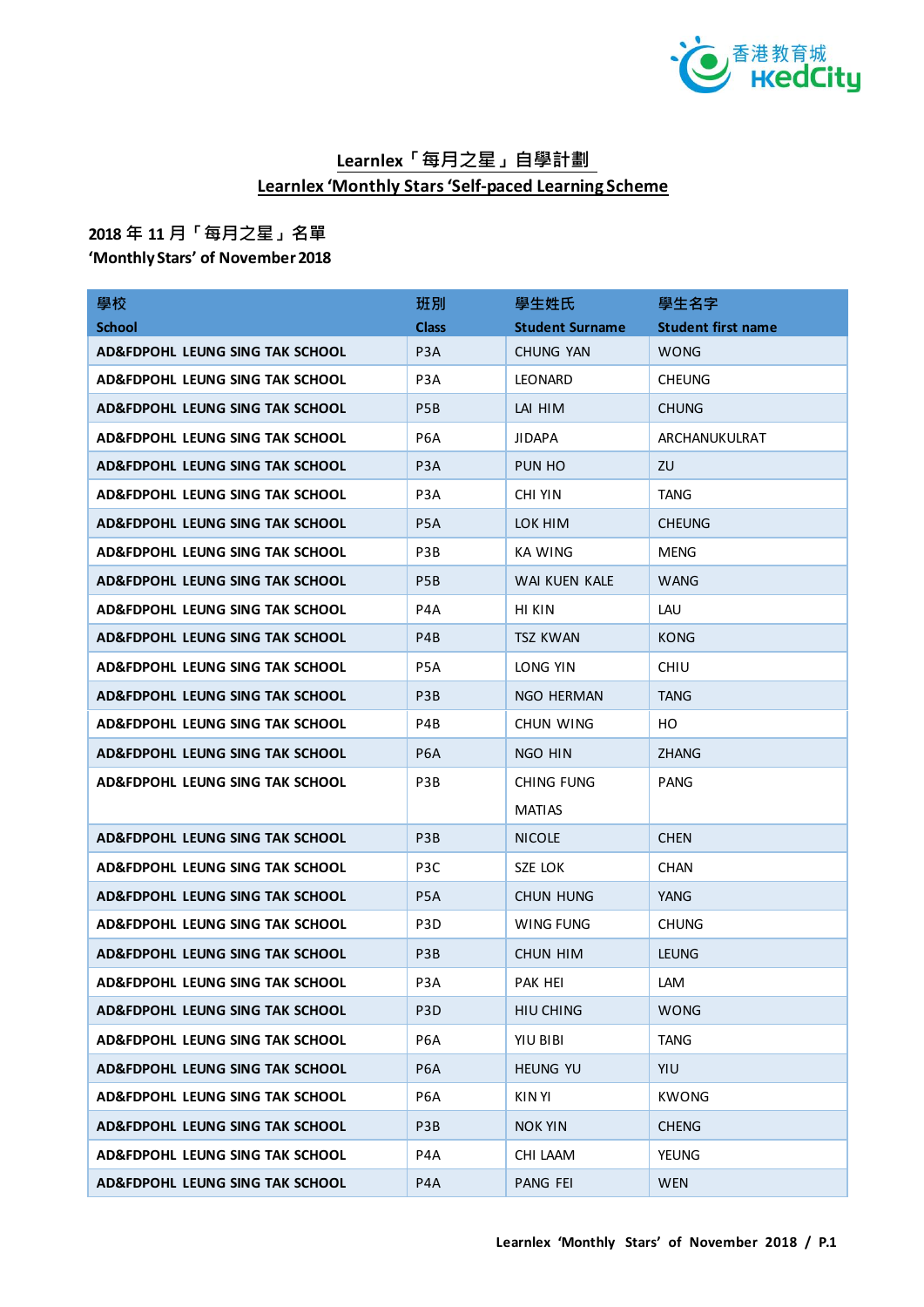

| 學校                                    | 班別               | 學生姓氏                   | 學生名字                      |
|---------------------------------------|------------------|------------------------|---------------------------|
| <b>School</b>                         | <b>Class</b>     | <b>Student Surname</b> | <b>Student first name</b> |
| AD&FDPOHL LEUNG SING TAK SCHOOL       | P5B              | SHI HO                 | <b>TSE</b>                |
| AD&FDPOHL LEUNG SING TAK SCHOOL       | P <sub>5</sub> A | <b>SIN YU</b>          | <b>KWOK</b>               |
| AD&FDPOHL LEUNG SING TAK SCHOOL       | P5B              | KA LONG                | HO                        |
| AD&FDPOHL LEUNG SING TAK SCHOOL       | P <sub>5</sub> B | <b>HEI TUNG</b>        | <b>ZHENG</b>              |
| AD&FDPOHL LEUNG SING TAK SCHOOL       | P <sub>3</sub> A | MAN CHUNG              | <b>XUE</b>                |
| AD&FDPOHL LEUNG SING TAK SCHOOL       | <b>P61</b>       | CHEUK CHI              | <b>CHAN</b>               |
|                                       |                  | <b>CHARESE</b>         |                           |
| AD&FDPOHL LEUNG SING TAK SCHOOL       | P <sub>3</sub> D | CHOI YAU               | LO                        |
| AD&FDPOHL LEUNG SING TAK SCHOOL       | P <sub>3</sub> B | CHLOE WAN CHEE         | NG.                       |
| AD&FDPOHL LEUNG SING TAK SCHOOL       | P4A              | <b>WENWEN</b>          | <b>XING</b>               |
| AD&FDPOHL LEUNG SING TAK SCHOOL       | P <sub>4</sub> A | SHING HIN              | <b>FAN</b>                |
| AD&FDPOHL LEUNG SING TAK SCHOOL       | P <sub>3</sub> A | YUET YEE               | <b>CHEUNG</b>             |
| AD&FDPOHL LEUNG SING TAK SCHOOL       | P <sub>5</sub> C | YIN HEI                | NG.                       |
| AD&FDPOHL LEUNG SING TAK SCHOOL       | P4B              | SAMART                 | DONGSAENKAEW              |
| AD&FDPOHL LEUNG SING TAK SCHOOL       | P <sub>3</sub> A | PAK TO                 | <b>CHAN</b>               |
| AD&FDPOHL LEUNG SING TAK SCHOOL       | P3B              | PAK YI                 | HO                        |
| AD&FDPOHL LEUNG SING TAK SCHOOL       | P <sub>6</sub> A | <b>YU TSAM</b>         | LEE.                      |
| AD&FDPOHL LEUNG SING TAK SCHOOL       | P3B              | HO YIN OLIVER          | <b>LAM</b>                |
| AD&FDPOHL LEUNG SING TAK SCHOOL       | P <sub>3</sub> A | KA HEI                 | <b>TUNG</b>               |
| AD&FDPOHL LEUNG SING TAK SCHOOL       | P <sub>2</sub> B | <b>POON</b>            | GINA                      |
| AD&FDPOHL LEUNG SING TAK SCHOOL       | <b>P61</b>       | CHING KIU              | <b>CHAN</b>               |
| AD&FDPOHL LEUNG SING TAK SCHOOL       | P3B              | <b>CHOHUNG</b>         | YANG                      |
| AD&FDPOHL LEUNG SING TAK SCHOOL       | P <sub>3</sub> B | LE CONG                | MAI.                      |
| AD&FDPOHL LEUNG SING TAK SCHOOL       | P3B              | SIU MING               | HON                       |
| AD&FDPOHL LEUNG SING TAK SCHOOL       | P <sub>3</sub> C | YUI NAM                | <b>SIN</b>                |
| AD&FDPOHL LEUNG SING TAK SCHOOL       | P <sub>3</sub> A | <b>HAYLEY</b>          | YAN                       |
| AD&FDPOHL LEUNG SING TAK SCHOOL       | P3B              | <b>TSZ YING</b>        | <b>CHAN</b>               |
| AD&FDPOHL LEUNG SING TAK SCHOOL       | P3B              | <b>SZE YAN</b>         | LO                        |
| AD&FDPOHL LEUNG SING TAK SCHOOL       | P <sub>3</sub> C | SIU WANG               | <b>CHENG</b>              |
| AD&FDPOHL LEUNG SING TAK SCHOOL       | P3D              | HEI NAM                | <b>CHAN</b>               |
| <b>C.C.C. HEEP WOH PRIMARY SCHOOL</b> | P6S              | YAT BRENDON            | <b>YEUNG</b>              |
| C.C.C. HEEP WOH PRIMARY SCHOOL        | P <sub>6</sub> S | YUI                    | LEI                       |
| <b>C.C.C. HEEP WOH PRIMARY SCHOOL</b> | P <sub>6</sub> S | <b>CHUN MAN</b>        | <b>CHENG</b>              |
| <b>C.C.C. HEEP WOH PRIMARY SCHOOL</b> | P6W              | TSZ HO                 | LAU                       |
| <b>C.C.C. HEEP WOH PRIMARY SCHOOL</b> | P5W              | SHING HEI              | U.                        |
| C.C.C. HEEP WOH PRIMARY SCHOOL        | P6S              | CHUN FOO IDDO          | <b>WONG</b>               |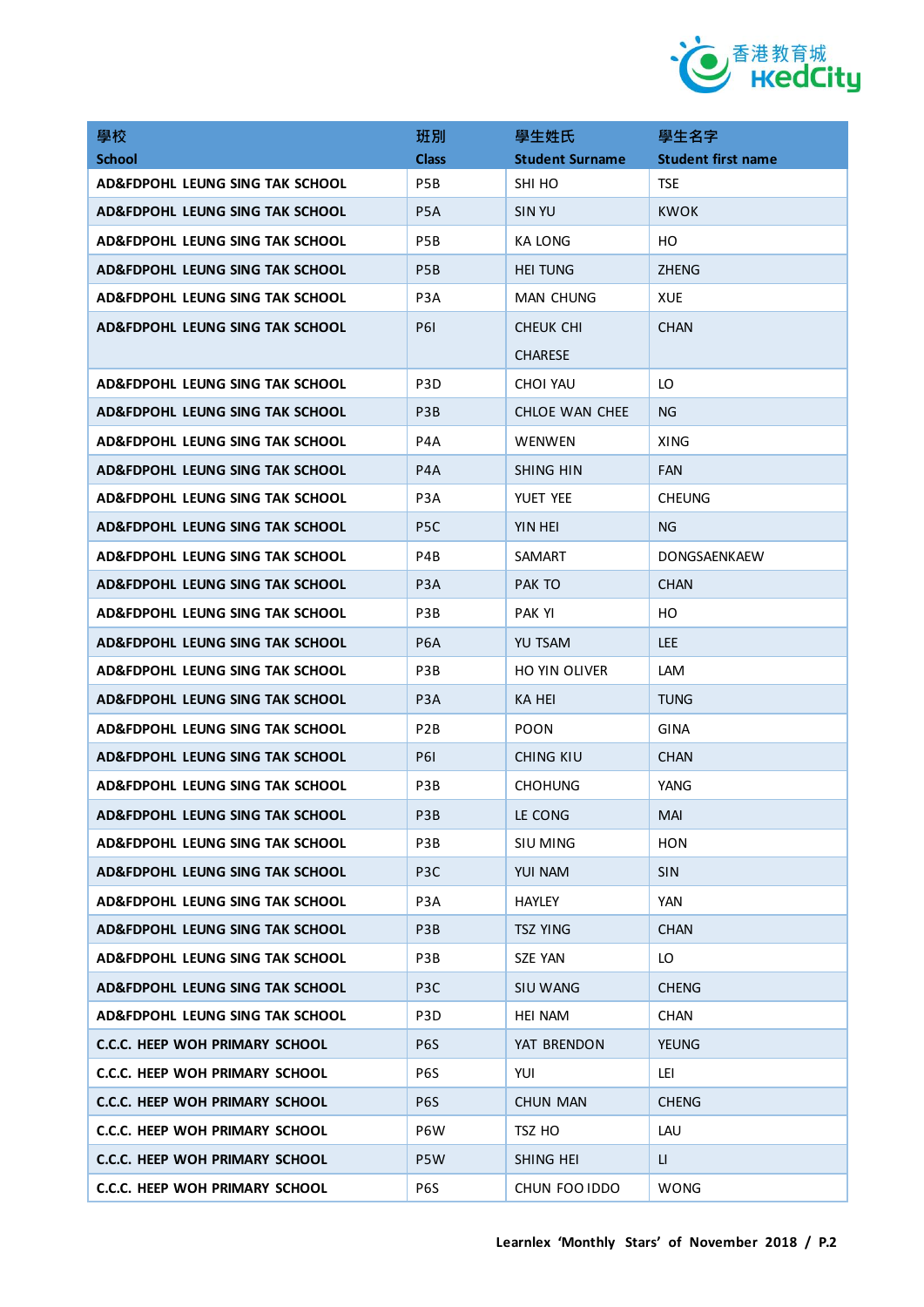

| 學校                                                 | 班別               | 學生姓氏                    | 學生名字                      |
|----------------------------------------------------|------------------|-------------------------|---------------------------|
| <b>School</b>                                      | <b>Class</b>     | <b>Student Surname</b>  | <b>Student first name</b> |
| C.C.C. HEEP WOH PRIMARY SCHOOL                     | P6L              | YIK FEI                 | <b>CHAN</b>               |
| C.C.C. HEEP WOH PRIMARY SCHOOL                     | P5W              | SUNG NGAI               | <b>LEUNG</b>              |
| C.C.C. HEEP WOH PRIMARY SCHOOL                     | P <sub>5</sub> W | <b>CHEUK YAN</b>        | <b>CHENG</b>              |
| <b>C.C.C. HEEP WOH PRIMARY SCHOOL</b>              | <b>P31</b>       | TO HO                   | <b>WONG</b>               |
| C.C.C. HEEP WOH PRIMARY SCHOOL                     | P <sub>4</sub> L | tsz ngo                 | П                         |
| C.C.C. HEEP WOH PRIMARY SCHOOL                     | P5W              | <b>ZHI LANG</b>         | YU                        |
| C.C.C. HEEP WOH PRIMARY SCHOOL                     | P <sub>5</sub> W | <b>SUM YIN</b>          | <b>YEUNG</b>              |
| C.C.C. HEEP WOH PRIMARY SCHOOL                     | P3T              | SHI HAO                 | LAU                       |
| C.C.C. HEEP WOH PRIMARY SCHOOL                     | P5W              | YAN LOK                 | <b>CHONG</b>              |
| C.C.C. HEEP WOH PRIMARY SCHOOL                     | P3T              | TO CHAK FUNG            | <b>SZE</b>                |
| C.C.C. HEEP WOH PRIMARY SCHOOL                     | P3T              | LOK YIU                 | <b>FUNG</b>               |
| <b>CHRISTIAN &amp; MISSIONARY ALLIANCE SUN KEI</b> | P5D              | MAN KIT                 | HUI                       |
| PRIMARY SCHOOL                                     |                  |                         |                           |
| <b>CHRISTIAN &amp; MISSIONARY ALLIANCE SUN KEI</b> | P <sub>2</sub> B | HO HIN                  | <b>CHAN</b>               |
| <b>PRIMARY SCHOOL</b>                              |                  |                         |                           |
| <b>CHRISTIAN &amp; MISSIONARY ALLIANCE SUN KEI</b> | P <sub>5</sub> C | SZE WAN                 | <b>TANG</b>               |
| <b>PRIMARY SCHOOL</b>                              |                  |                         |                           |
| <b>CONSERVATIVE BAPT LUI MING CHOI</b>             | P <sub>3F</sub>  | YIN CHUN                | LAU                       |
| <b>PRIMARY SCHOOL</b>                              |                  |                         |                           |
| <b>CONSERVATIVE BAPT LUI MING CHOI</b>             | P4H              | KA HEI                  | LIU                       |
| <b>PRIMARY SCHOOL</b>                              |                  |                         |                           |
| <b>CONSERVATIVE BAPT LUI MING CHOI</b>             | P <sub>5</sub> H | <b>HOI SHING DARREN</b> | <b>ZHANG</b>              |
| <b>PRIMARY SCHOOL</b>                              |                  |                         |                           |
| <b>CONSERVATIVE BAPT LUI MING CHOI</b>             | P5L              | YUNG CHING              | <b>FU</b>                 |
| PRIMARY SCHOOL                                     |                  |                         |                           |
| <b>CONSERVATIVE BAPT LUI MING CHOI</b>             | P <sub>4</sub> T | HO YIN                  | <b>YEUNG</b>              |
| <b>PRIMARY SCHOOL</b>                              |                  |                         |                           |
| <b>CONSERVATIVE BAPT LUI MING CHOI</b>             | P3H              | <b>KAN LEONG</b>        | <b>CHOW</b>               |
| PRIMARY SCHOOL                                     |                  |                         |                           |
| <b>CONSERVATIVE BAPT LUI MING CHOI</b>             | P6L              | <b>KWAN LAI</b>         | <b>CHENG</b>              |
| PRIMARY SCHOOL                                     |                  |                         |                           |
| CONSERVATIVE BAPT LUI MING CHOI                    | P3H              | <b>KAM KWAN</b>         | HUI                       |
| PRIMARY SCHOOL                                     |                  |                         |                           |
| CONSERVATIVE BAPT LUI MING CHOI                    | P6L              | <b>TSZ KEI</b>          | <b>YEUNG</b>              |
| PRIMARY SCHOOL                                     |                  |                         |                           |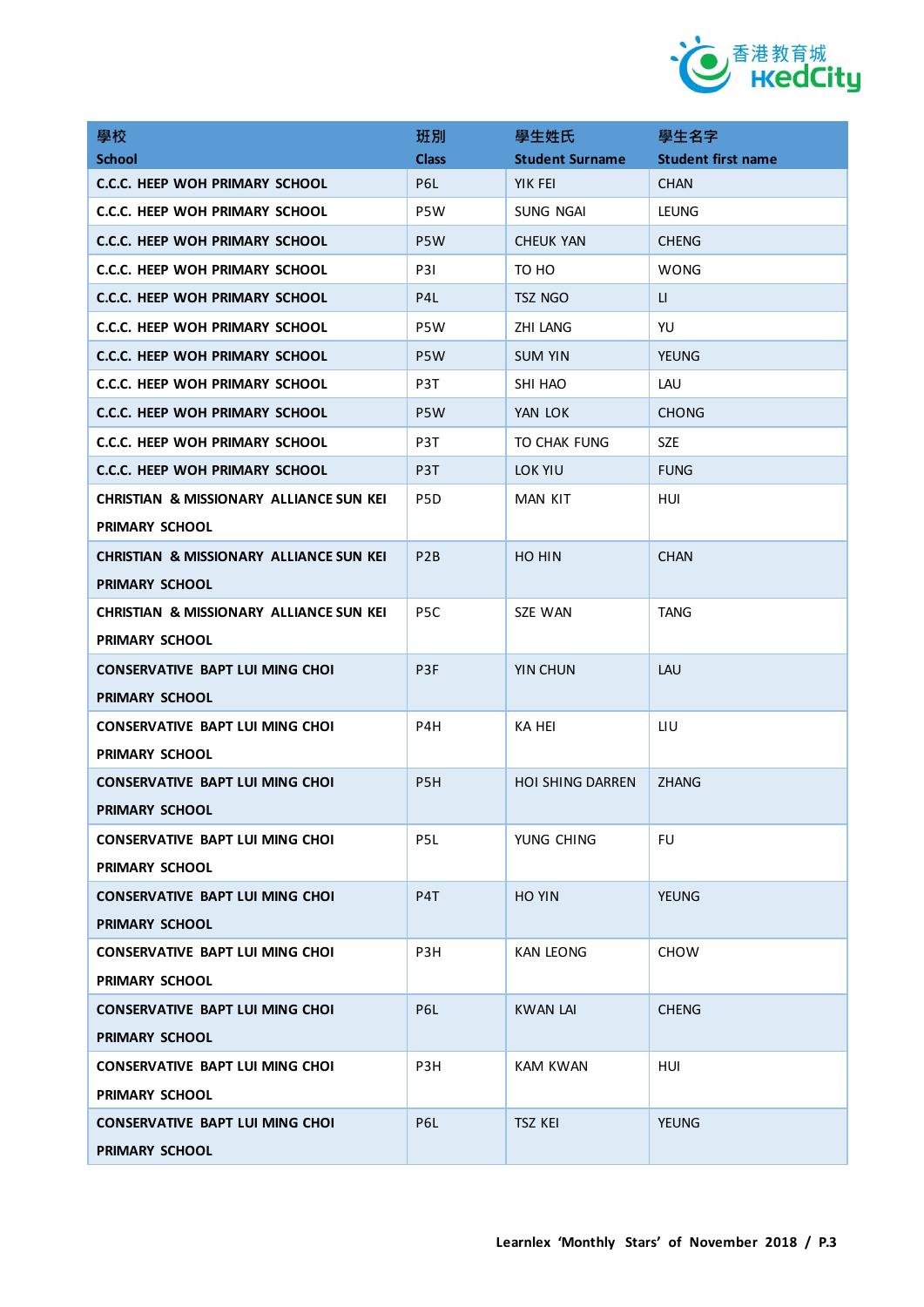

| 學校                                     | 班別               | 學生姓氏                   | 學生名字                      |
|----------------------------------------|------------------|------------------------|---------------------------|
| <b>School</b>                          | <b>Class</b>     | <b>Student Surname</b> | <b>Student first name</b> |
| <b>CONSERVATIVE BAPT LUI MING CHOI</b> | P4T              | WING HEI               | П                         |
| PRIMARY SCHOOL                         |                  |                        |                           |
| <b>CONSERVATIVE BAPT LUI MING CHOI</b> | P <sub>4F</sub>  | <b>XIAOYING</b>        | <b>HUANG</b>              |
| <b>PRIMARY SCHOOL</b>                  |                  |                        |                           |
| <b>CONSERVATIVE BAPT LUI MING CHOI</b> | P5L              | HO YI                  | <b>CHAN</b>               |
| <b>PRIMARY SCHOOL</b>                  |                  |                        |                           |
| <b>CONSERVATIVE BAPT LUI MING CHOI</b> | P <sub>3</sub> T | <b>HOI CHING</b>       | YU                        |
| <b>PRIMARY SCHOOL</b>                  |                  |                        |                           |
| <b>GOOD HOPE SCHOOL</b>                | S2B              | YU KWAN                | <b>LEUNG</b>              |
| <b>GOOD HOPE SCHOOL</b>                | S <sub>2F</sub>  | WING TUNG              | <b>CHU</b>                |
| <b>GOOD HOPE SCHOOL</b>                | S <sub>2</sub> B | <b>TSOI YING</b>       | LEE.                      |
| <b>GOOD HOPE SCHOOL</b>                | S <sub>2</sub> D | <b>KA YING</b>         | <b>SUN</b>                |
| <b>GOOD HOPE SCHOOL</b>                | S <sub>2</sub> D | OI SHUN                | LAM                       |
| <b>GOOD HOPE SCHOOL</b>                | S <sub>1</sub> B | <b>WING</b>            | <b>CHIU</b>               |
| <b>GOOD HOPE SCHOOL</b>                | S5F              | <b>MAN PING</b>        | <b>LEE</b>                |
| <b>GOOD HOPE SCHOOL</b>                | S1B              | <b>HONG YAU</b>        | <b>CHANG</b>              |
| <b>GOOD HOPE SCHOOL</b>                | S <sub>1</sub> B | <b>UNICE</b>           | LEE.                      |
| <b>GOOD HOPE SCHOOL</b>                | S <sub>1</sub> B | <b>TSZ CHING</b>       | <b>YEUNG</b>              |
| L.K.W.F.S. LTD. LAU TAK YUNG MEMORIAL  | P4A              | <b>KA HEI</b>          | <b>CHAN</b>               |
| PRIMARY SCHOOL                         |                  |                        |                           |
| LOK SIN TONG LEUNG KAU KUI PRIMARY     | P <sub>4</sub> B | <b>CHING YEUNG</b>     | <b>LAM</b>                |
| <b>SCHOOL</b>                          |                  |                        |                           |
| LOK SIN TONG LEUNG KAU KUI PRIMARY     | P4B              | KWAN CHUN              | <b>CHENG</b>              |
| <b>SCHOOL</b>                          |                  |                        |                           |
|                                        |                  |                        |                           |
| PLK DR. JIMMY WONG CHI-HO (TIN SUM     | P5A              | CHEUK LAM              | LEE                       |
| <b>VALLEY) PRIMARY SCHOOL</b>          |                  |                        |                           |
| PLK DR. JIMMY WONG CHI-HO (TIN SUM     | P5A              | HIU TUNG               | <b>CHEUNG</b>             |
| <b>VALLEY) PRIMARY SCHOOL</b>          |                  |                        |                           |
| PLK DR. JIMMY WONG CHI-HO (TIN SUM     | P5A              | <b>RUODAN</b>          | <b>YAN</b>                |
| <b>VALLEY) PRIMARY SCHOOL</b>          |                  |                        |                           |
| PLK DR. JIMMY WONG CHI-HO (TIN SUM     | P5A              | YAN YIU                | LAU                       |
| <b>VALLEY) PRIMARY SCHOOL</b>          |                  |                        |                           |
| PLK DR. JIMMY WONG CHI-HO (TIN SUM     | P5A              | HIU CHING              | <b>TING</b>               |
| <b>VALLEY) PRIMARY SCHOOL</b>          |                  |                        |                           |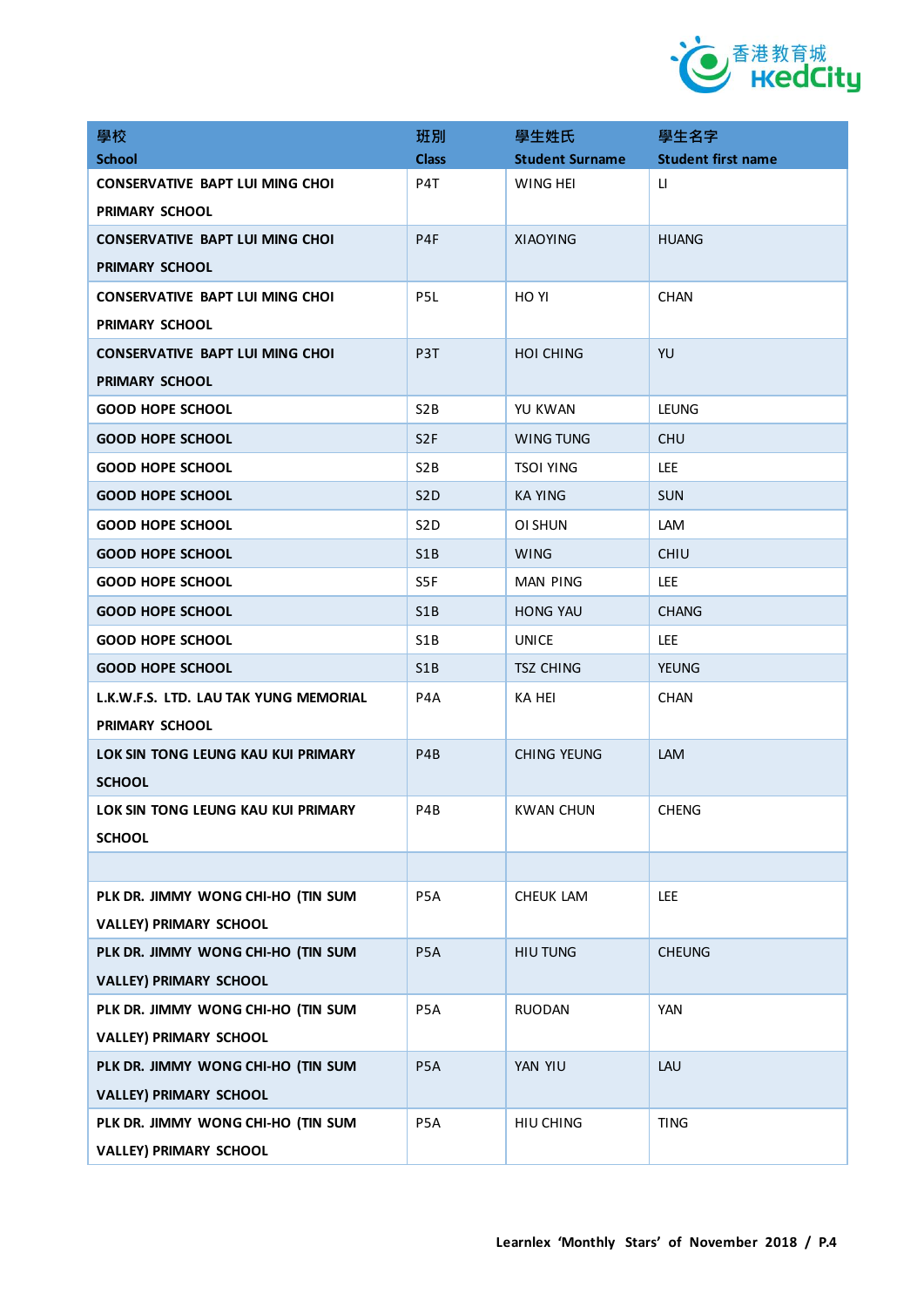

| 學校                                      | 班別               | 學生姓氏                   | 學生名字                      |
|-----------------------------------------|------------------|------------------------|---------------------------|
| <b>School</b>                           | <b>Class</b>     | <b>Student Surname</b> | <b>Student first name</b> |
| PLK DR. JIMMY WONG CHI-HO (TIN SUM      | P5A              | <b>SIN YAN</b>         | <b>WONG</b>               |
| <b>VALLEY) PRIMARY SCHOOL</b>           |                  |                        |                           |
| PO LEUNG KUK TIN KA PING PRIMARY SCHOOL | P4A              | <b>CHAK KUEN</b>       | <b>CHEN</b>               |
|                                         |                  | <b>TYRONE</b>          |                           |
| PO LEUNG KUK TIN KA PING PRIMARY SCHOOL | P <sub>4</sub> A | CHUN HO JACKO          | <b>YONG</b>               |
| PO LEUNG KUK TIN KA PING PRIMARY SCHOOL | P <sub>6</sub> A | SHING CHUN             | AU-YEUNG                  |
| PO LEUNG KUK TIN KA PING PRIMARY SCHOOL | P <sub>5</sub> B | YUEN YIK MARK          | <b>LUO</b>                |
| PO LEUNG KUK TIN KA PING PRIMARY SCHOOL | P <sub>5</sub> B | YUE HIN                | <b>CHEUNG</b>             |
| S.K.H. WING CHUN PRIMARY SCHOOL         | P <sub>6</sub> A | <b>KA YEUNG</b>        | LAW                       |
| S.K.H. WING CHUN PRIMARY SCHOOL         | P5A              | SZE YU                 | LIU                       |
| SACRED HEART CANOSSIAN SCHOOL           | P <sub>5</sub> C | <b>KWOK TAO</b>        | WONG                      |
| SACRED HEART CANOSSIAN SCHOOL           | P4B              | TSZ YU ERICA           | <b>POON</b>               |
| SHEK LEI ST. JOHN'S CATHOLIC PRIMARY    | P <sub>6</sub> C | <b>CHUN YU</b>         | <b>CHEUNG</b>             |
| <b>SCHOOL</b>                           |                  |                        |                           |
| ST. ANDREW'S CATHOLIC PRIMARY SCHOOL    | P <sub>5</sub> A | CHEUK KIU              | <b>TSANG</b>              |
| ST. ANDREW'S CATHOLIC PRIMARY SCHOOL    | P6B              | <b>CHUN HEI</b>        | HUI                       |
| ST. ANDREW'S CATHOLIC PRIMARY SCHOOL    | P <sub>5</sub> C | KING LONG              | LAU                       |
| <b>ST. PAUL'S CONVENT SCHOOL</b>        | S1U              | <b>Tsz Ching Ella</b>  | Yau                       |
| ST. PAUL'S CONVENT SCHOOL               | S <sub>1</sub> T | Ying Yu Belle          | Lu                        |
| <b>ST. PAUL'S CONVENT SCHOOL</b>        | S1T              | Si Ching               | Chan                      |
| <b>ST. PAUL'S CONVENT SCHOOL</b>        | S <sub>1</sub> L | Tsz Ching              | Kwan                      |
| <b>ST. PAUL'S CONVENT SCHOOL</b>        | S <sub>1</sub> L | Cheuk Wun              | Wong                      |
| <b>ST. PAUL'S CONVENT SCHOOL</b>        | S1T              | Yuen Ching Katie       | So                        |
| ST. PAUL'S CONVENT SCHOOL               | S1T              | Hay Yau                | Chan                      |
| ST. PAUL'S CONVENT SCHOOL               | S <sub>1</sub> L | Hoi Lam                | Chuang                    |
| ST. PAUL'S CONVENT SCHOOL               | S1S              | Wing Yiu Cheri         | Cheng                     |
| ST. PAUL'S CONVENT SCHOOL               | S1S              | Ho Ching               | Hung                      |
| ST. PAUL'S CONVENT SCHOOL               | S1S              | Wing Huen Eunice       | Mak                       |
| ST. PAUL'S CONVENT SCHOOL               | S1S              | Che Ying Natalie       | Chan                      |
| ST. PAUL'S CONVENT SCHOOL               | S1S              | Haruna                 | Kajimoto                  |
| ST. PAUL'S CONVENT SCHOOL               | S1P              | Wai Ying Katrina       | Leung                     |
| ST. PAUL'S CONVENT SCHOOL               | S1S              | Hoi Ching Chloe        | Tsue                      |
| ST. PAUL'S CONVENT SCHOOL               | S1S              | Tammy                  | Li                        |
| THE EDUCATION UNIVERSITY OF HONG KONG   | P <sub>6</sub> A | Ka Hing                | Lam                       |
| JOCKEY CLUB PRIMARY SCHOOL              |                  |                        |                           |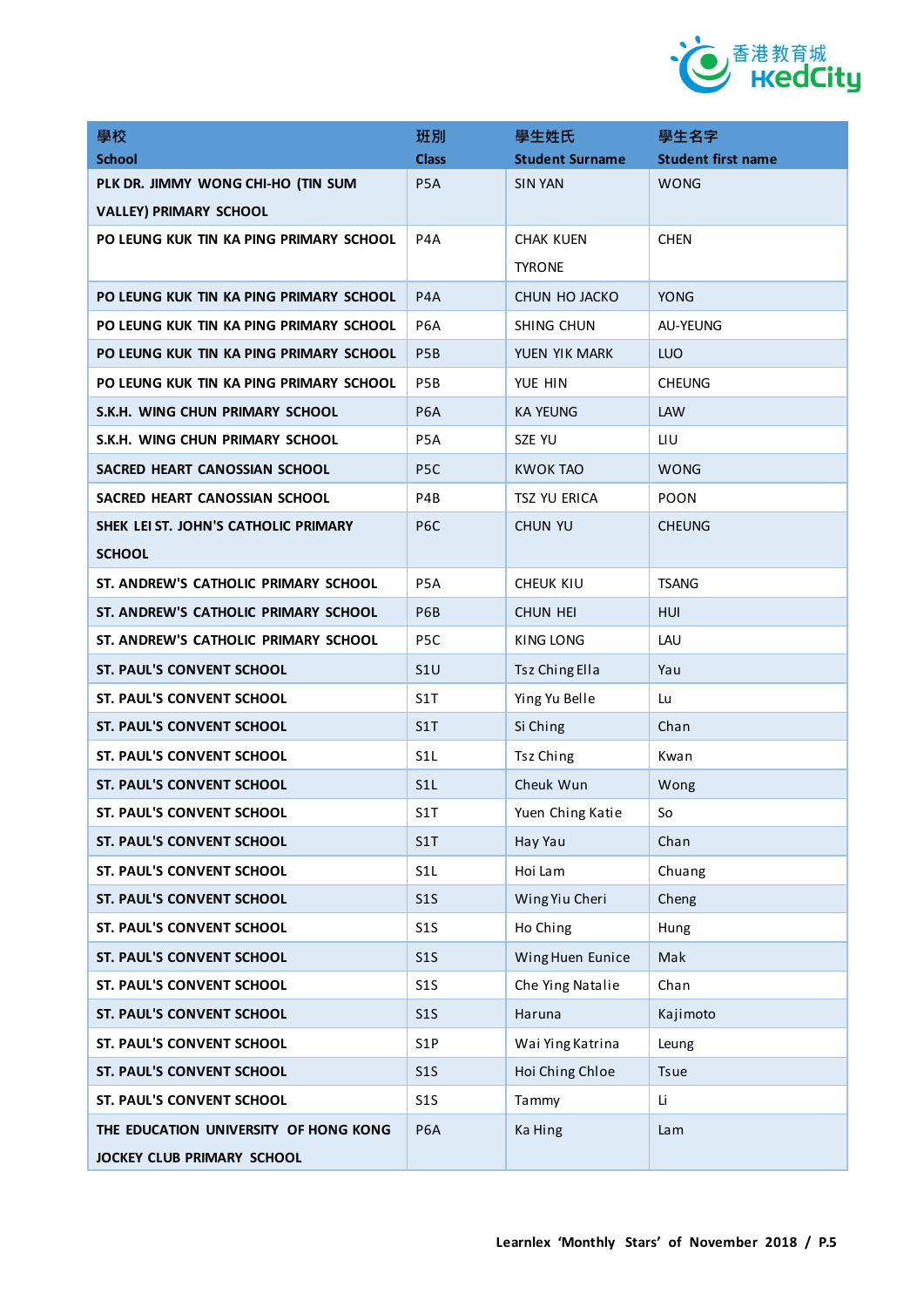

| 學校                                    | 班別               | 學生姓氏                   | 學生名字                      |
|---------------------------------------|------------------|------------------------|---------------------------|
| <b>School</b>                         | <b>Class</b>     | <b>Student Surname</b> | <b>Student first name</b> |
| THE EDUCATION UNIVERSITY OF HONG KONG | P4A              | Sze Him Raymond        | Yip                       |
| <b>JOCKEY CLUB PRIMARY SCHOOL</b>     |                  |                        |                           |
| TWGHs SIN CHU WAN PRIMARY SCHOOL      | P <sub>6</sub> C | <b>KA WAI</b>          | NG                        |
| TWGHS SIN CHU WAN PRIMARY SCHOOL      | P <sub>5</sub> C | <b>HO YIN</b>          | <b>CHOI</b>               |
| TWGHs SIN CHU WAN PRIMARY SCHOOL      | P <sub>5</sub> C | <b>YUI MAN</b>         | YU                        |
| WAI CHOW PUBLIC SCHOOL (SHEUNG SHUI)  | P4B              | <b>MAN YUNG</b>        | <b>CHAU</b>               |
| YAN OI TONG TIN KA PING SECONDARY     | S <sub>2</sub> A | <b>HON SHUN</b>        | <b>WONG</b>               |
| <b>SCHOOL</b>                         |                  |                        |                           |
| YAN OI TONG TIN KA PING SECONDARY     | S <sub>2</sub> A | HING HO                | <b>TSANG</b>              |
| <b>SCHOOL</b>                         |                  |                        |                           |
| YAN OI TONG TIN KA PING SECONDARY     | S <sub>2</sub> C | <b>SZE WAN</b>         | <b>TAI</b>                |
| <b>SCHOOL</b>                         |                  |                        |                           |
| YAN OI TONG TIN KA PING SECONDARY     | S <sub>2</sub> A | CHI MING               | <b>CHEUNG</b>             |
| <b>SCHOOL</b>                         |                  |                        |                           |
| YAN OI TONG TIN KA PING SECONDARY     | S <sub>2</sub> D | LAI KEI PEGGY          | $\mathsf{L}$              |
| <b>SCHOOL</b>                         |                  |                        |                           |
| YAN OI TONG TIN KA PING SECONDARY     | S <sub>2</sub> A | <b>TSZ KIU</b>         | <b>KAN</b>                |
| <b>SCHOOL</b>                         |                  |                        |                           |
| YAN OI TONG TIN KA PING SECONDARY     | S <sub>2</sub> C | WING SUM               | <b>LUK</b>                |
| <b>SCHOOL</b>                         |                  |                        |                           |
| YAN OI TONG TIN KA PING SECONDARY     | S <sub>2</sub> D | YUK WA                 | <b>LEUNG</b>              |
| <b>SCHOOL</b>                         |                  |                        |                           |
| YAN OI TONG TIN KA PING SECONDARY     | S <sub>2</sub> A | <b>WAI YING</b>        | <b>CHEUNG</b>             |
| <b>SCHOOL</b>                         |                  |                        |                           |
| YAN OI TONG TIN KA PING SECONDARY     | S <sub>2</sub> A | WAI KWAN               | <b>CHOW</b>               |
| <b>SCHOOL</b>                         |                  |                        |                           |
| YAN OI TONG TIN KA PING SECONDARY     | S <sub>2</sub> D | <b>SHUT NGA</b>        | <b>WONG</b>               |
| <b>SCHOOL</b>                         |                  |                        |                           |
| YAN OI TONG TIN KA PING SECONDARY     | S <sub>2</sub> D | <b>CHAK SAN</b>        | <b>FUNG</b>               |
| <b>SCHOOL</b>                         |                  |                        |                           |
| YAN OI TONG TIN KA PING SECONDARY     | S <sub>2</sub> D | <b>YAT</b>             | <b>HA</b>                 |
| <b>SCHOOL</b>                         |                  |                        |                           |
| YAN OI TONG TIN KA PING SECONDARY     | S <sub>2</sub> B | WAI MAN                | <b>PENG</b>               |
| <b>SCHOOL</b>                         |                  |                        |                           |
| YAN OI TONG TIN KA PING SECONDARY     | S <sub>2</sub> B | <b>NICK</b>            | <b>KWAN</b>               |
| <b>SCHOOL</b>                         |                  |                        |                           |